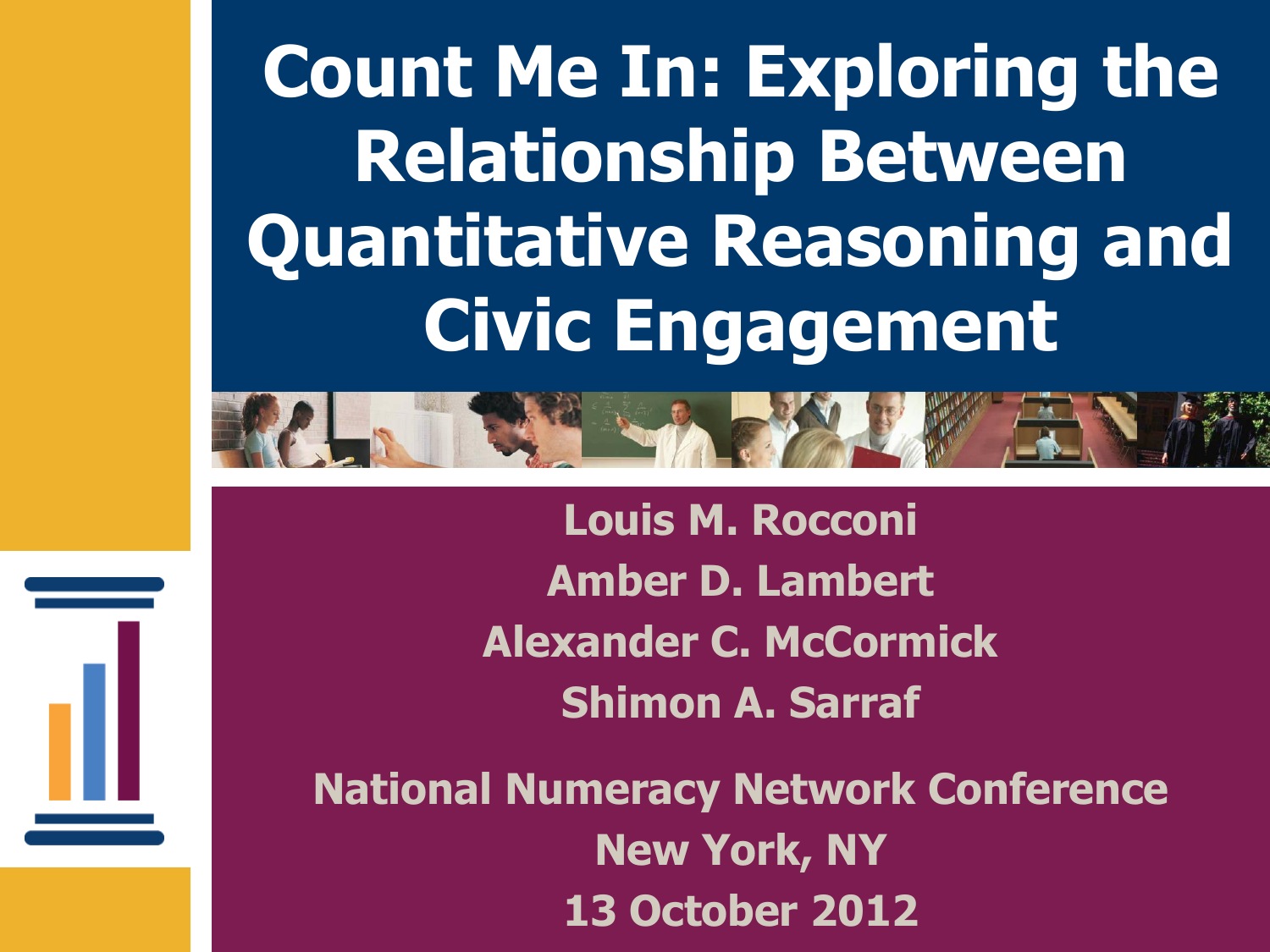### **Outline**

- **A few words about NSSE**
- **Quantitative Reasoning (QR) on NSSE**
- **Where we find differences in QR**
- **What we mean by Civic Engagement**
- **The relationship between QR and Civic Engagement**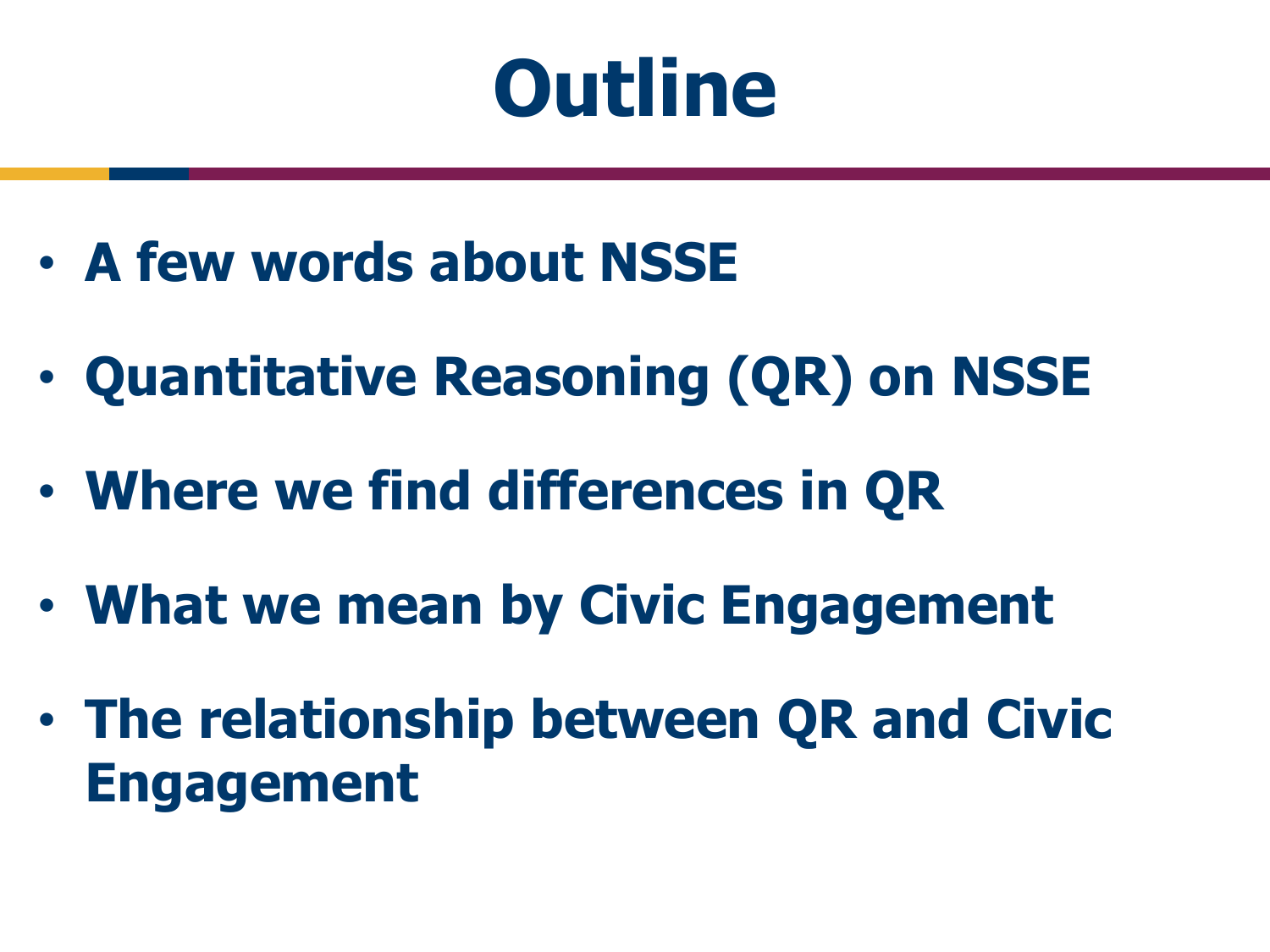## **What is NSSE?**

- **National Survey of Student Engagement**
- **NSSE gives a snapshot of college student experiences in and outside of the classroom**
- **NSSE items represent good practices related to desirable college outcomes**
- **Indirect, process measures of student learning and development**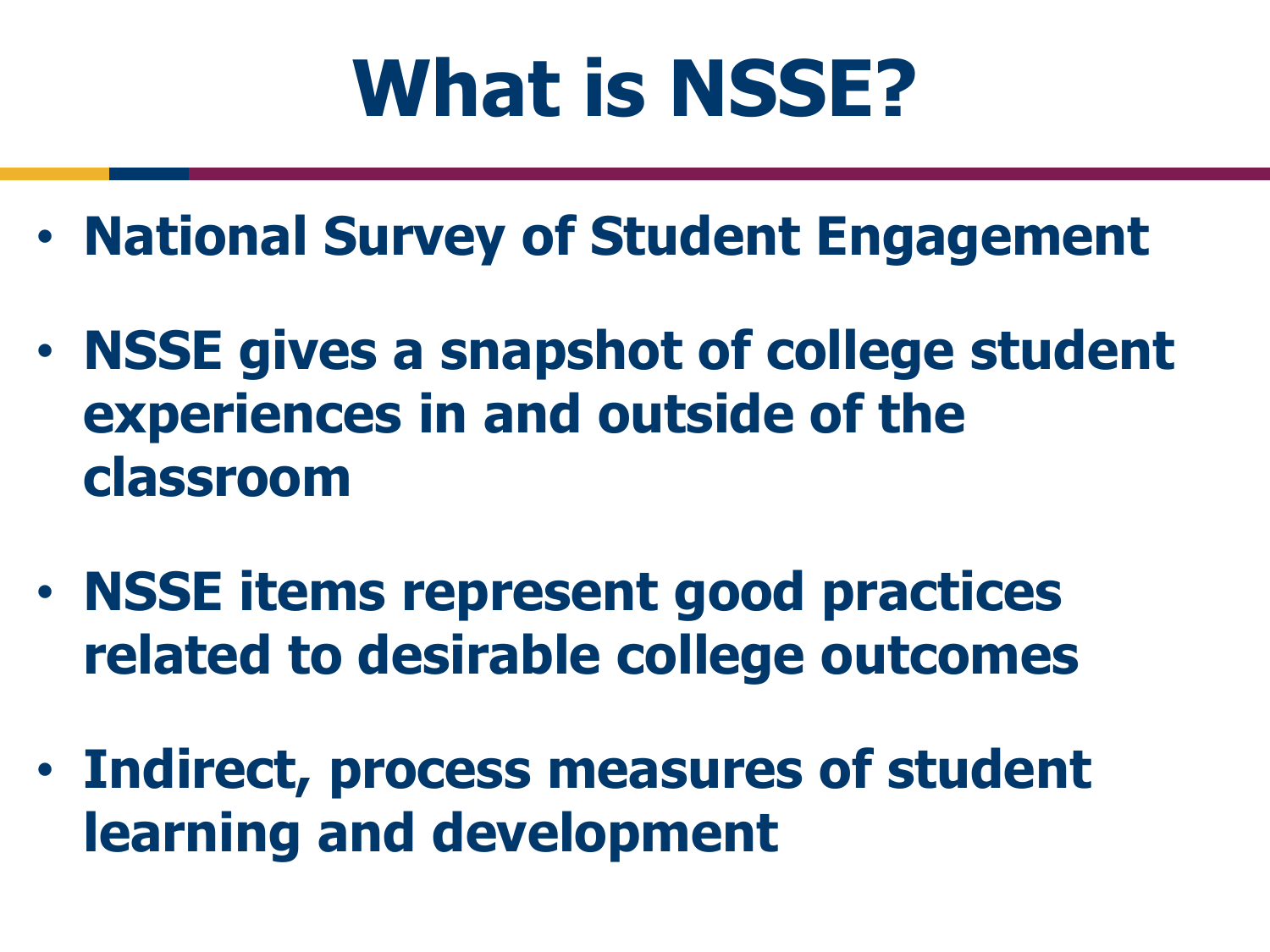# **NSSE Purpose**

• **NSSE annually gathers valid, reliable information on the extent to which students engage in and are exposed to proven educational practices that correspond to desirable learning outcomes.** 



**Results indicate how students spend their time and what they gain from college.**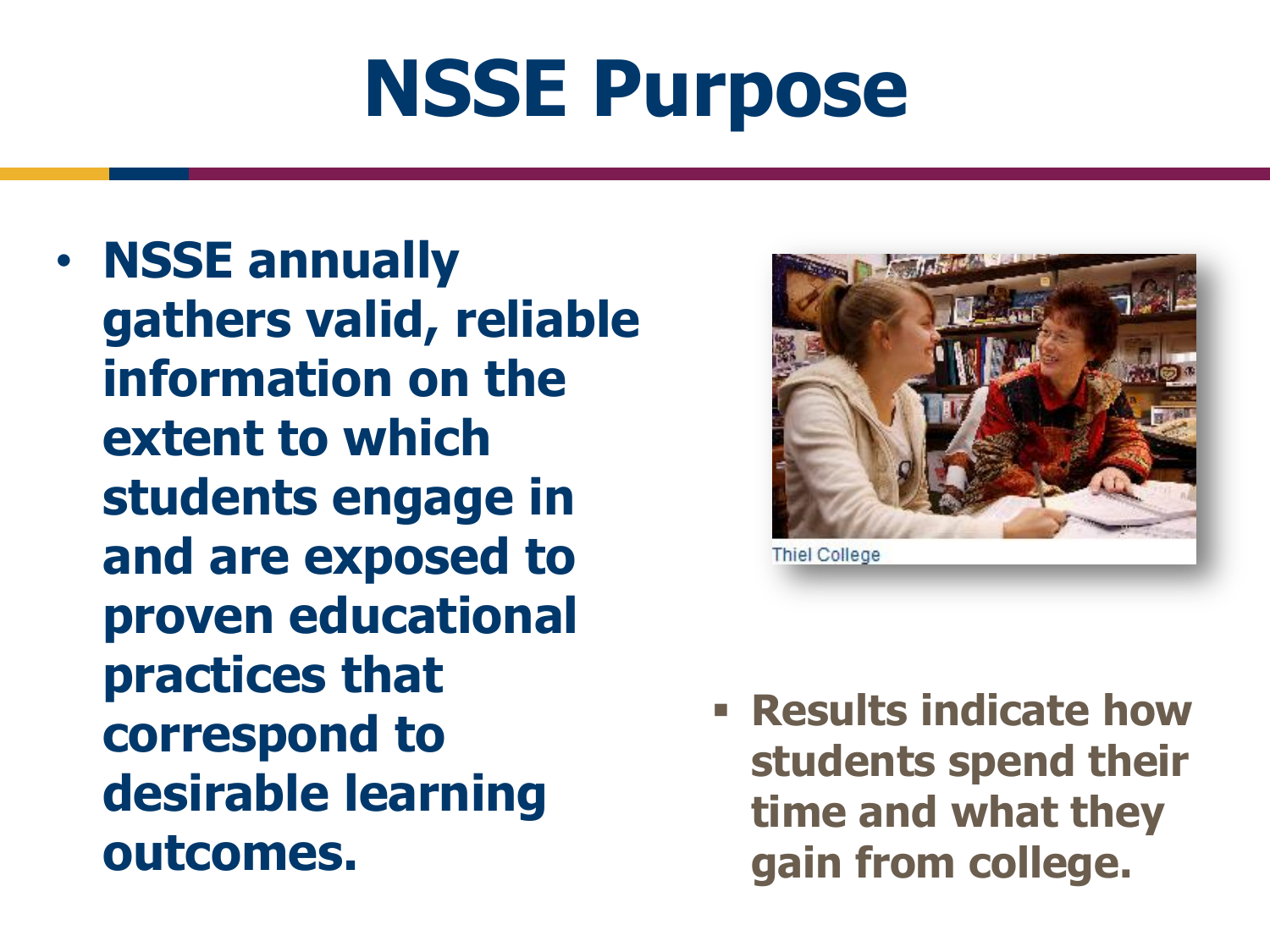## **Rationale for adding QR to NSSE**

- **Emphasize importance of QR/QL activities during college**
- **Address bias towards Arts and Humanities majors**
- **Existing problem set items lacked psychometric properties**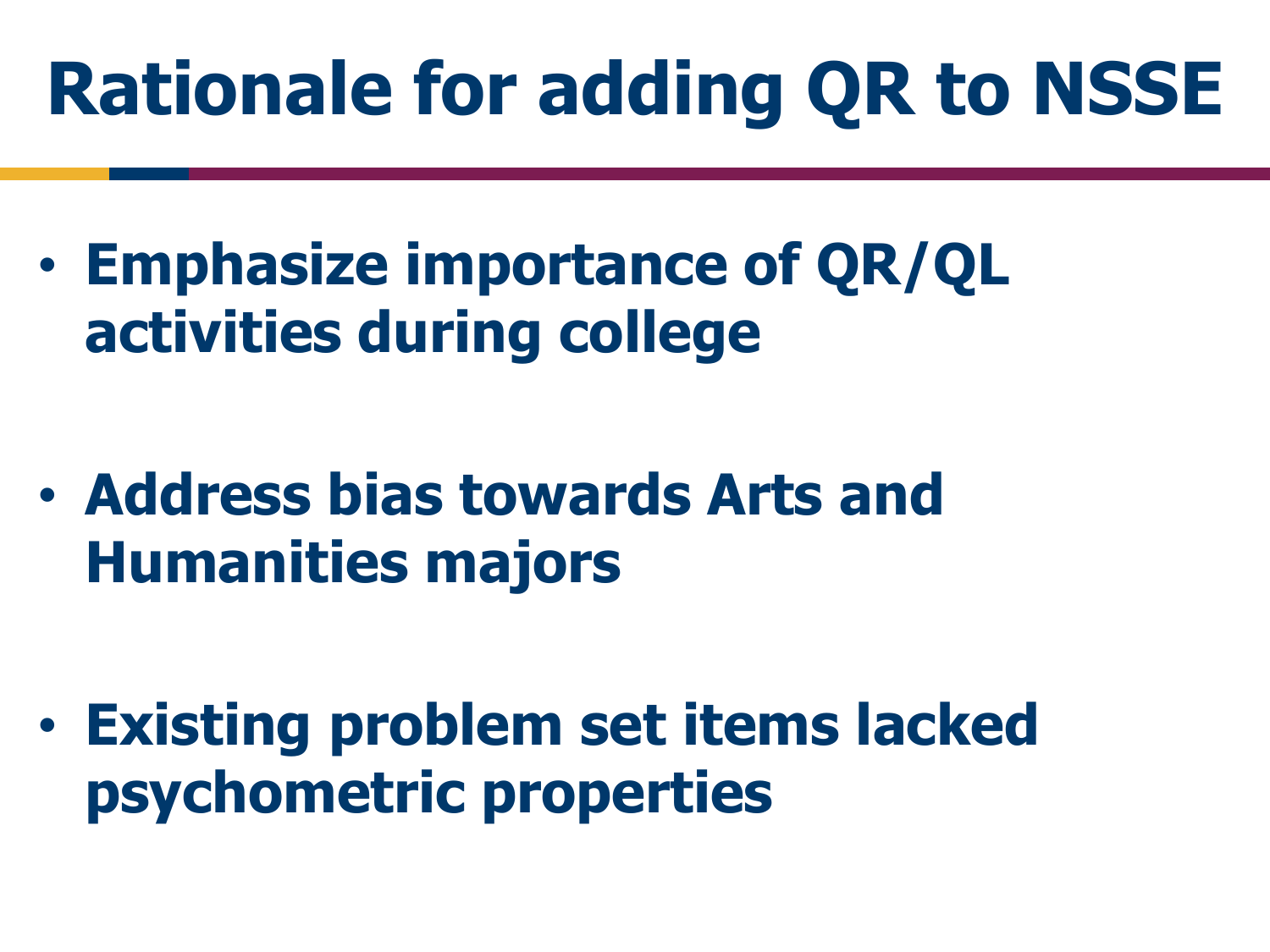## **Importance of QR**

• **National Assessment of Adult Literacy**

• **QR skills are needed for effective democratic participation (Steen, 2001)**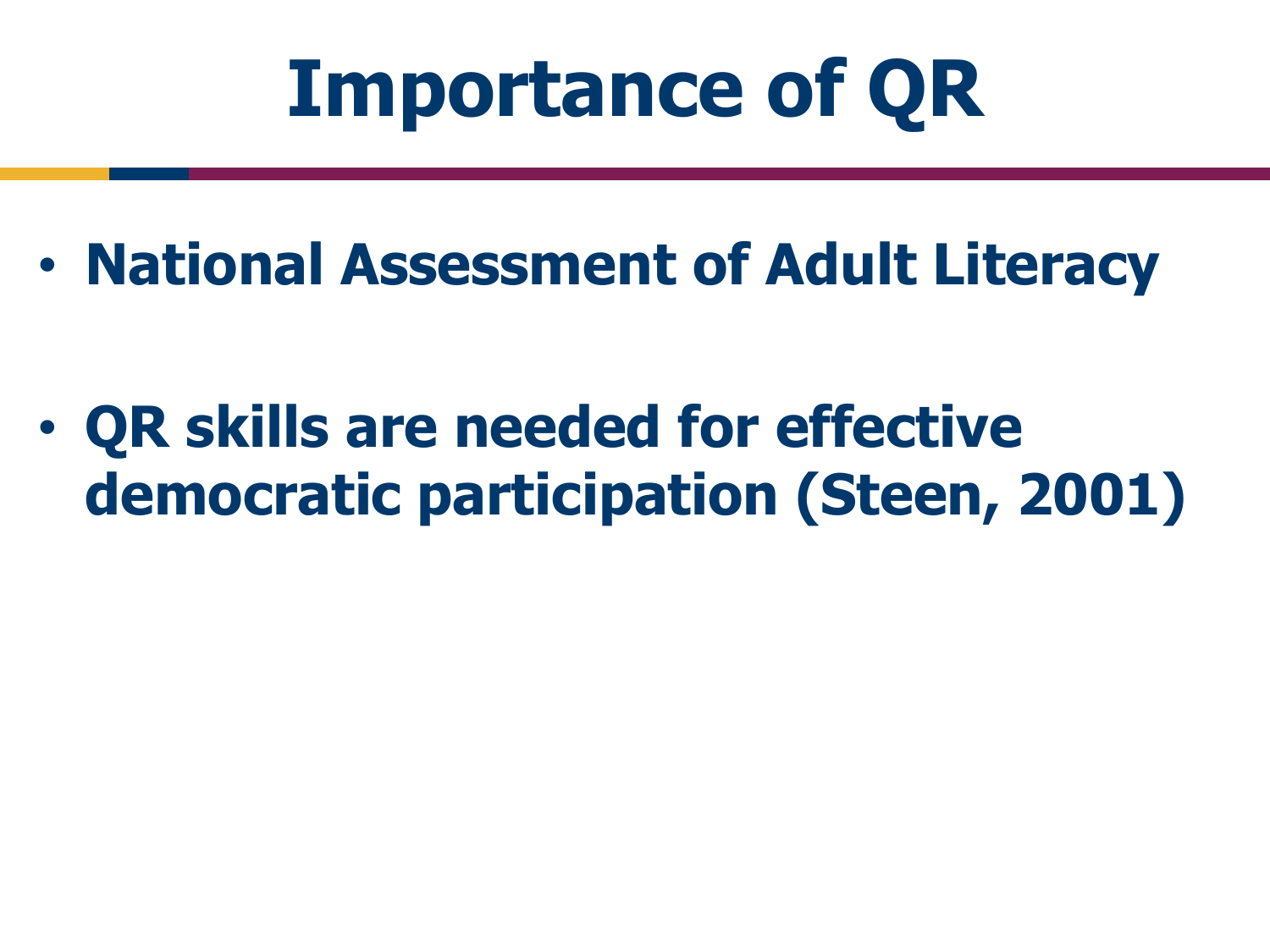# **Development of QR Items**

- **Review literature to develop 10 items related to QR activities**
- **Vetted items with experts in field**
- **Cognitive interviews and focus groups with students**
- **Quantitative analyses on items (EFA, CFA, IRT, etc.)**
- **Chose 3 best items to represent QR activities in college**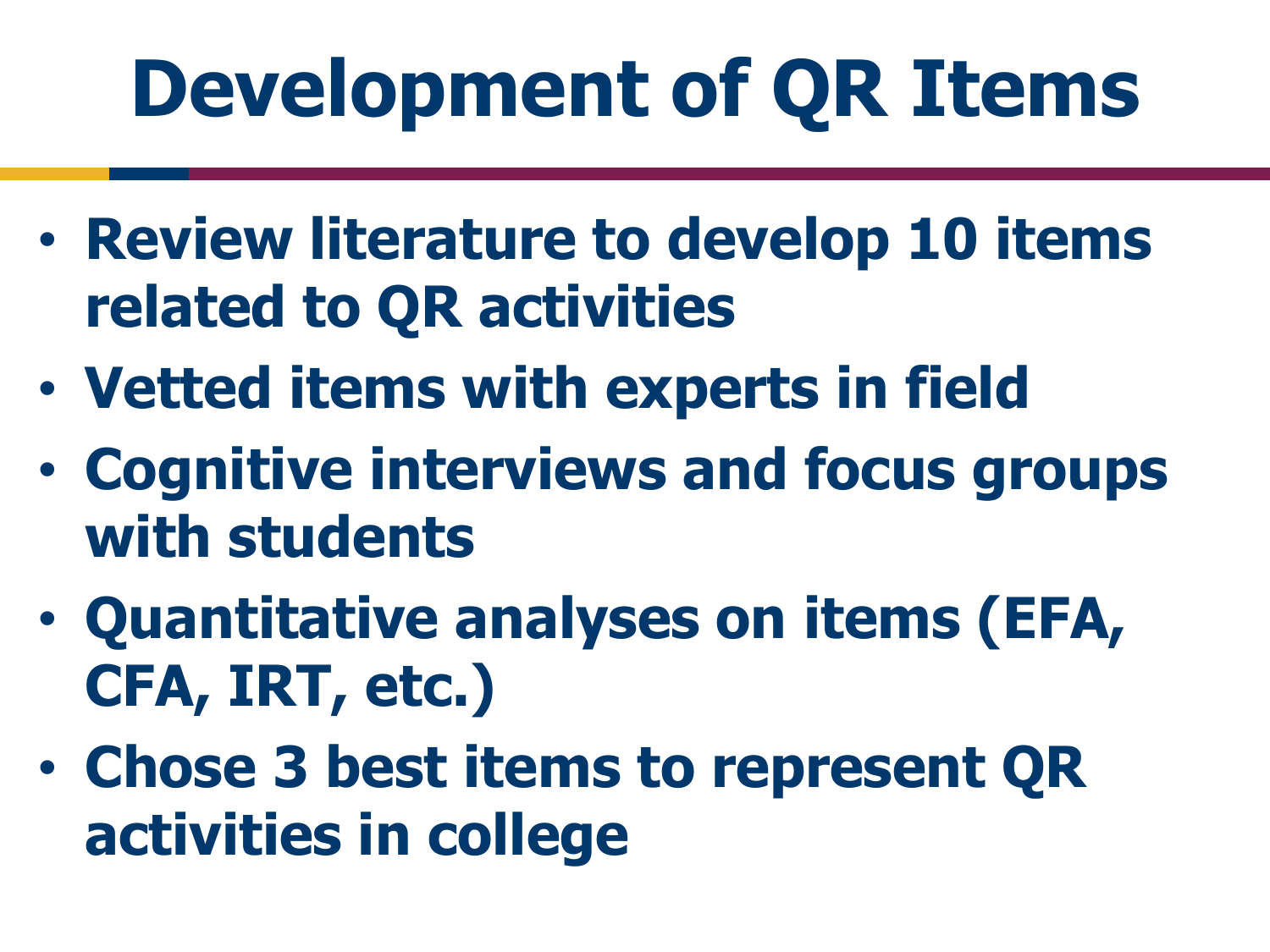# **Pilot 2012 Survey**

• **Used to update NSSE. New NSSE launches in 2013**

- **New "Engagement Indicators" like Quantitative Reasoning**
- **New "Modules" including Civic Engagement**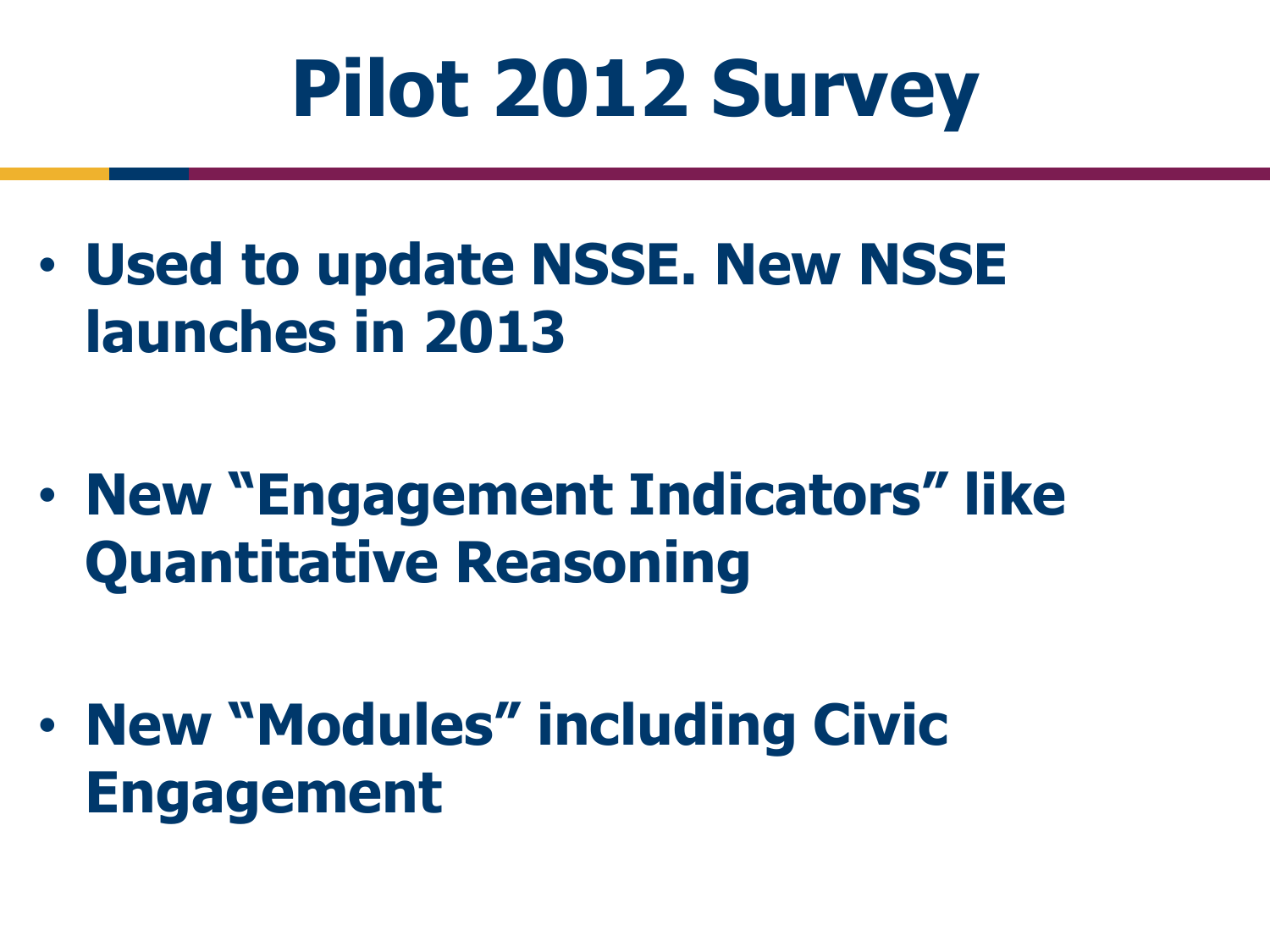# **Sample**

- **4,807 students at 14 institutions**
- **68% Female**
- **45% First-year / 55% Senior**
- **33% STEM majors**
- **96% Full-time**
- **73% White, 10% African-American, 8% Asian, 6% Hispanic, 3% Other/Multiracial**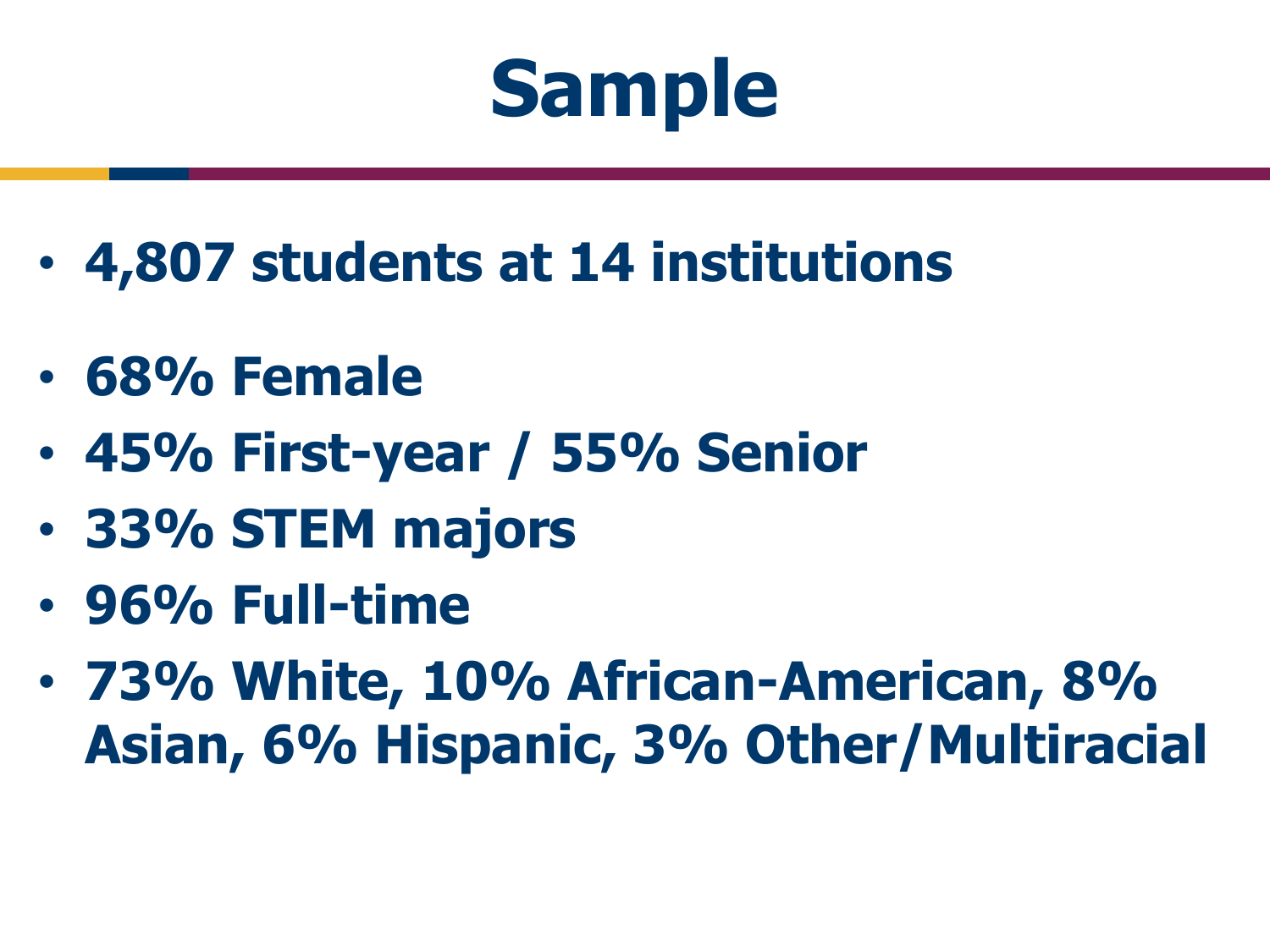

- **Students' reported frequency of QR activities**   $\alpha = .86; Range: 0 \text{ to } 100; \text{ FY: } \bar{X} = 45, s = 26; SR: \bar{X} = 48, s = 28$
- **How often have you done the following? [Very often, Often, Sometimes, Never]**
	- **Reach conclusions based on your own analysis of numerical information (numbers, graphs, statistics, etc.)**
	- **Used numerical information to examine a realworld problem or issue (unemployment, climate change, disease prevention, etc.)**
	- **Evaluated what others have concluded from numerical information**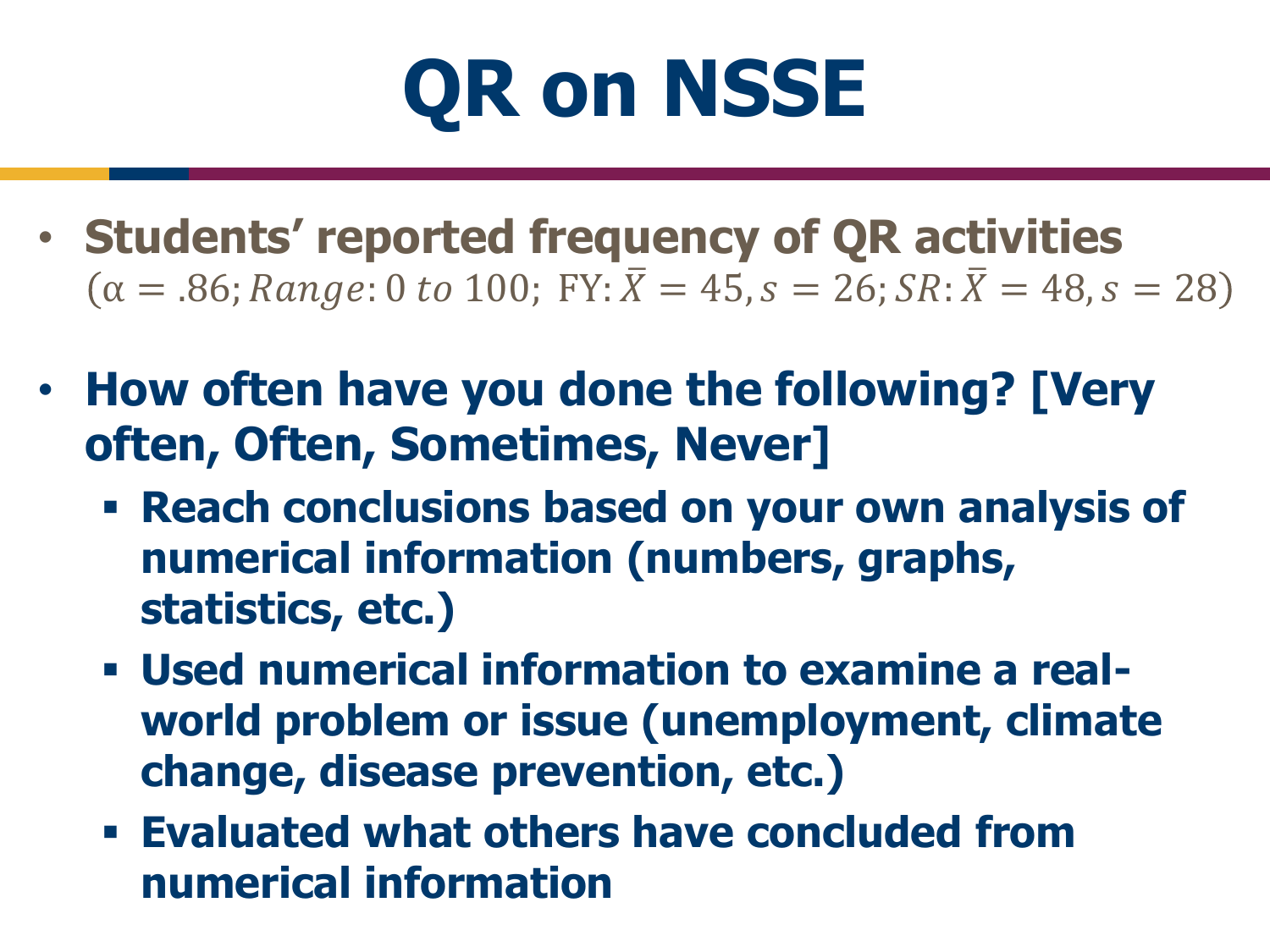#### **Where we see differences in QR**

- **Gender**
	- **Males report more frequent QR activity than females (almost a quarter standard deviation more among seniors)**
- **Academic Major**
	- **Differences in academic majors account for 17% of the variability in QR activities**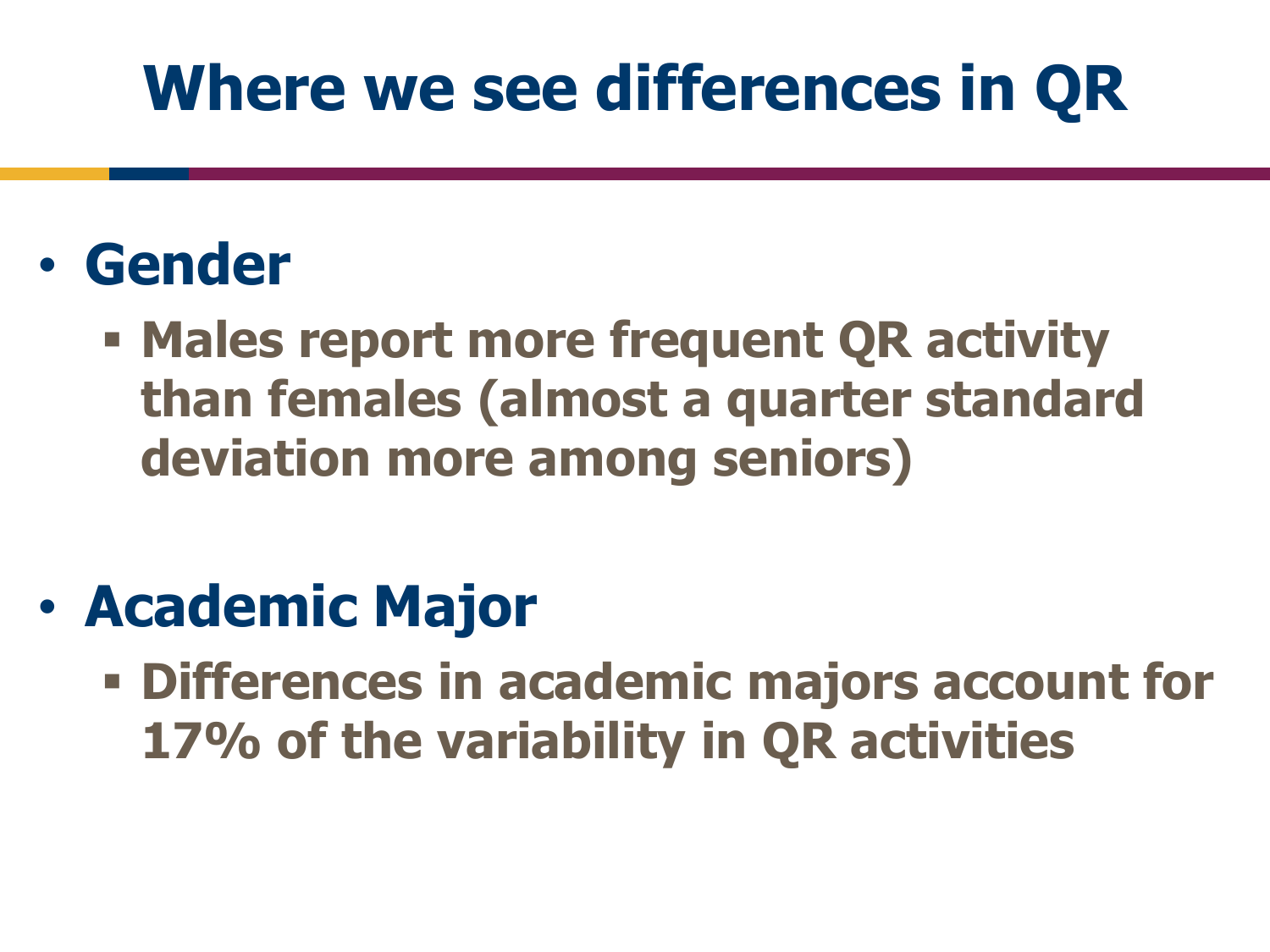### **Frequency of QR Activity by Gender**

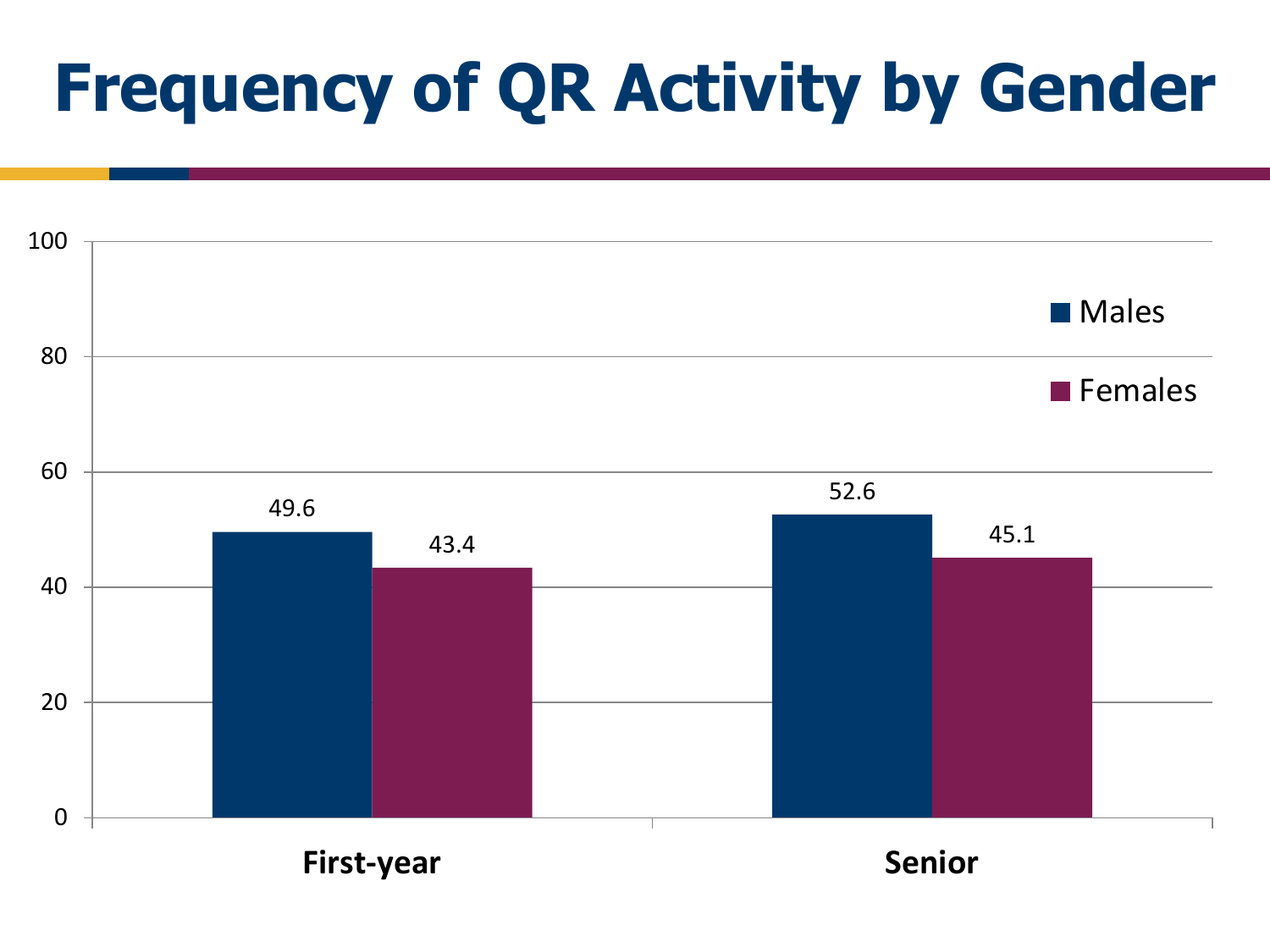#### **Frequency of Senior QR Activity by Major Category**

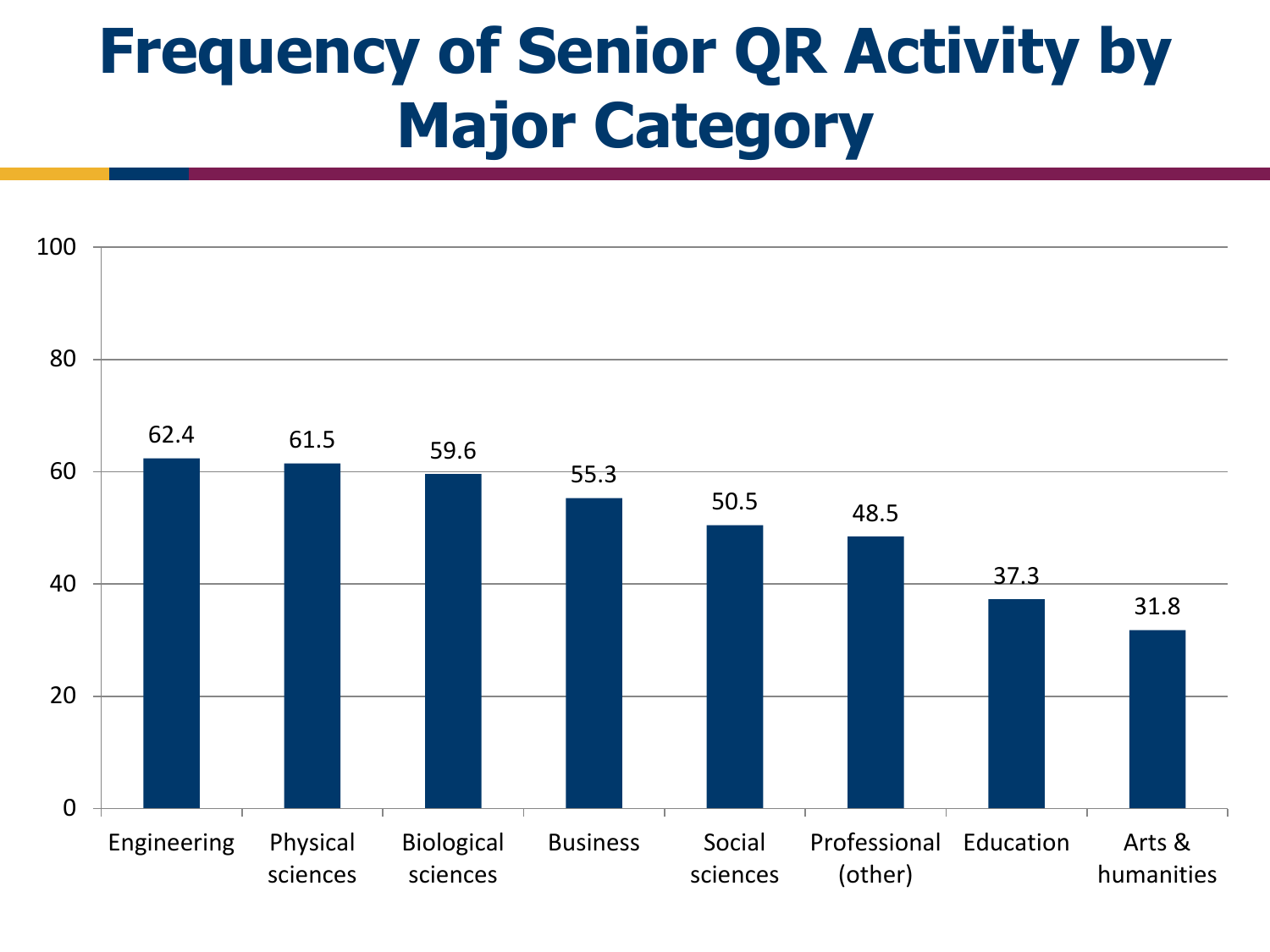### **Majors where students report the most and least QR activities**

#### **Top 10**

- **1. Civil Engineering**
- **2. Marine (life) Science**
- **3. Chemical Engineering**
- **4. Finance**
- **5. Economics**
- **6. Chemistry**
- **7. Mechanical Engineering**
- **8. Earth Science**
- **9. Physics**
- **10. Mathematics**

#### **Bottom 10**

- **1. Art**
- **2. English**
- **3. Music or Art Education**
- **4. Theater or Drama**
- **5. Music**
- **6. Language & Literature**
- **7. History**
- **8. Therapy (occupational, physical, speech)**
- **9. Theology or Religion**
- **10. Secondary Education**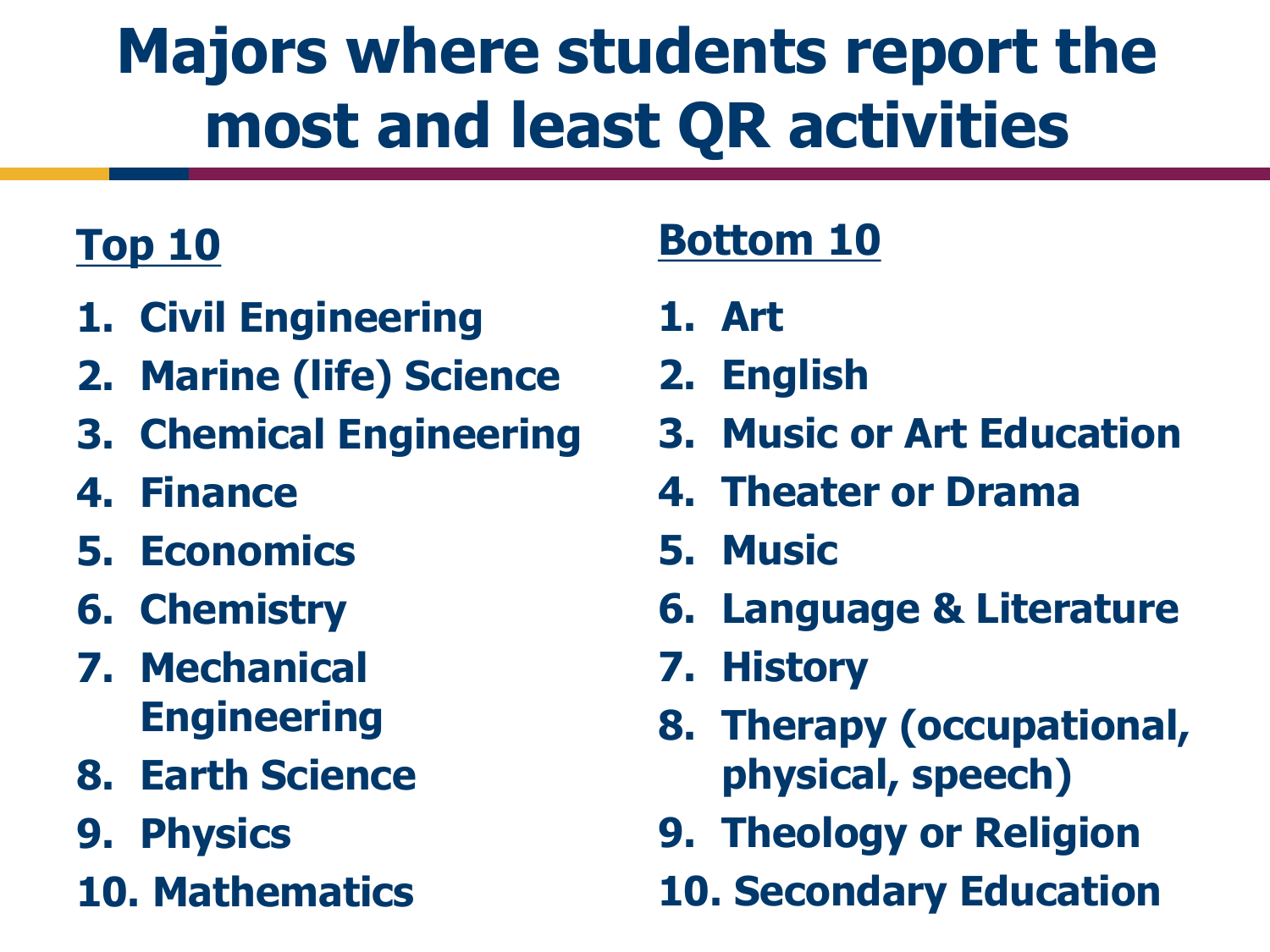#### **Selected Characteristics by QR Quartiles for Seniors**

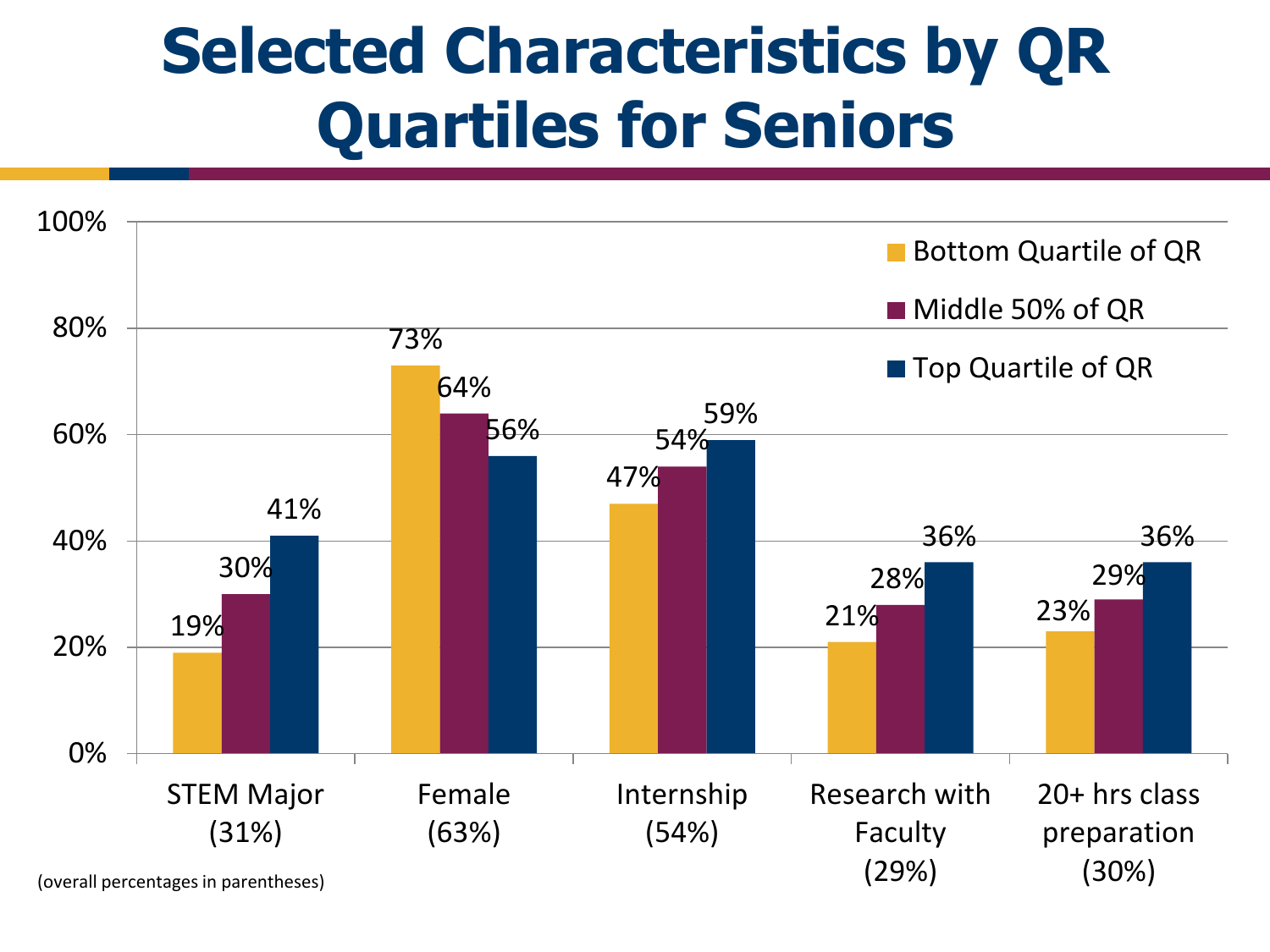# **What is Civic Engagement?**

• **Working to make a difference in civic life and developing the knowledge, skills, values, and motivation to make that difference (Ehrlich, 2000).** 

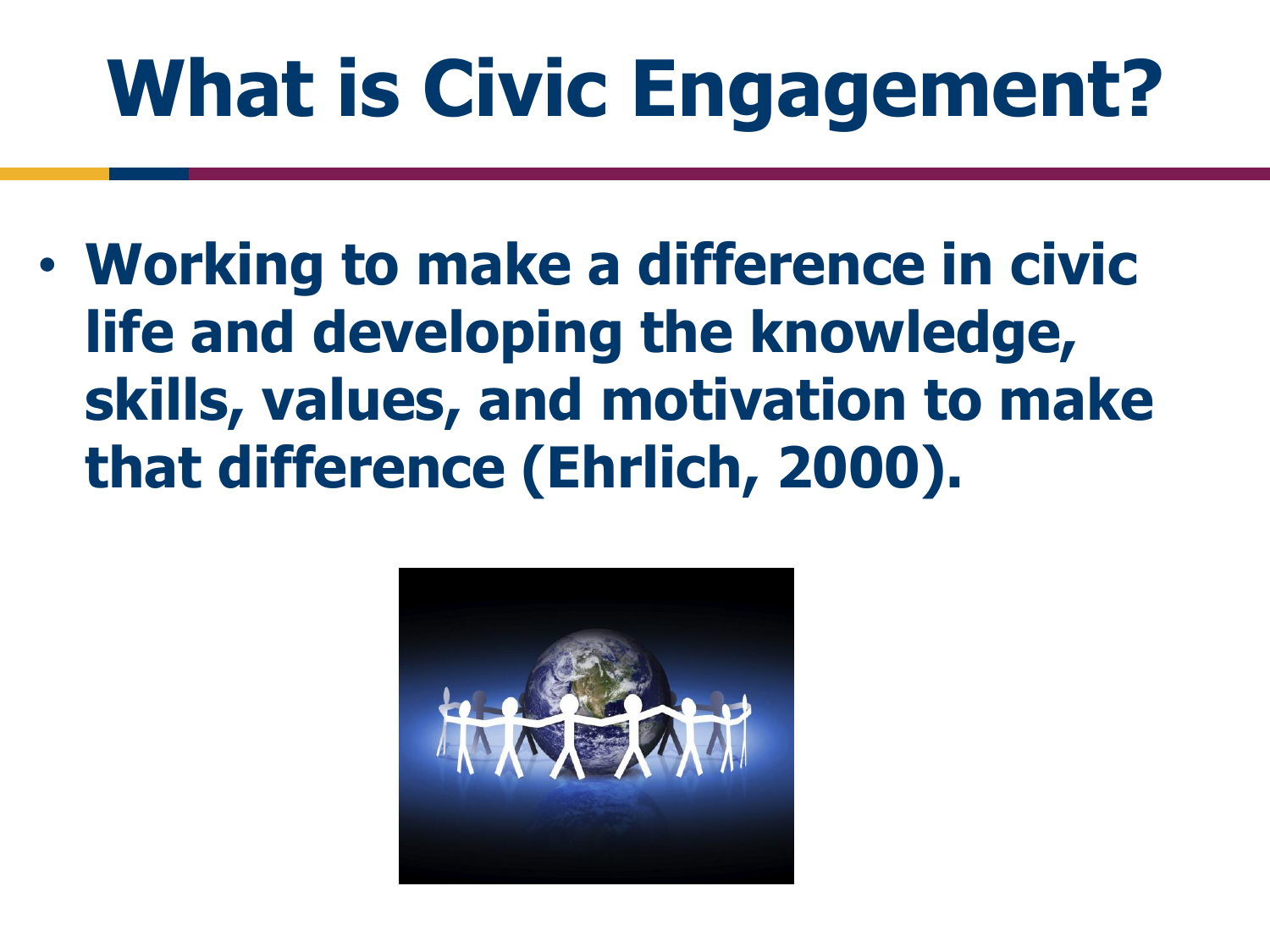## **Civic Awareness**

**How often have you done each of the following either in or out of the classroom? [Very often, Often, Sometimes, Never]**

- **Informed yourself about {local; regional or national; international or global} issues**
- **Discussed {local; regional or national; international or global} issues with others**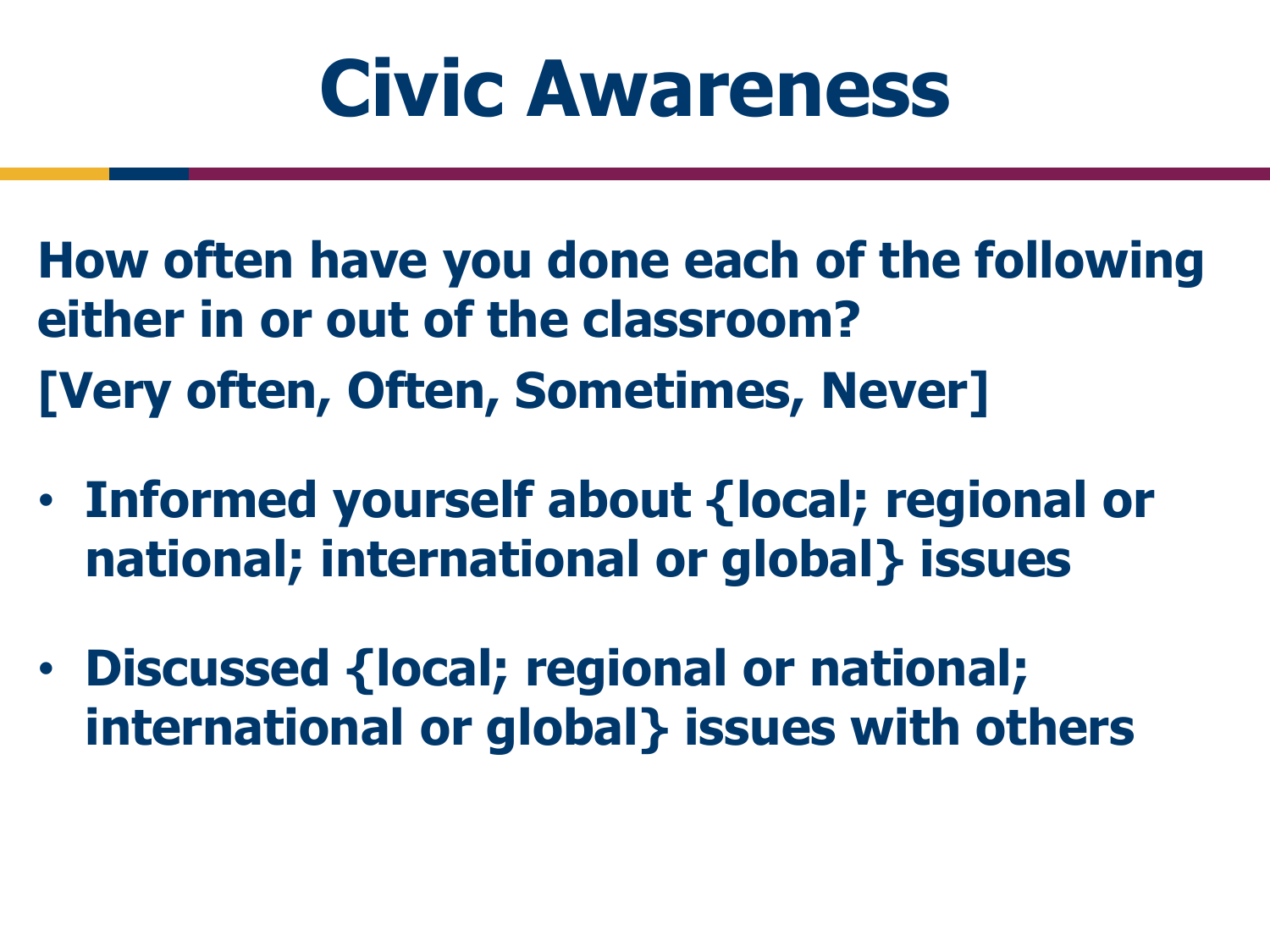# **Civic Leadership/Competence**

- **Select the response option that best represents your ability to do the following [1=poor, 2···5, 6=Excellent]:**
- **Help people resolve their disagreements with each other**
- **Resolve conflicts that involve bias, discrimination, and prejudice**
- **Lead a group where people from different backgrounds feel welcomed and included**
- **Contribute to the well-being of your community**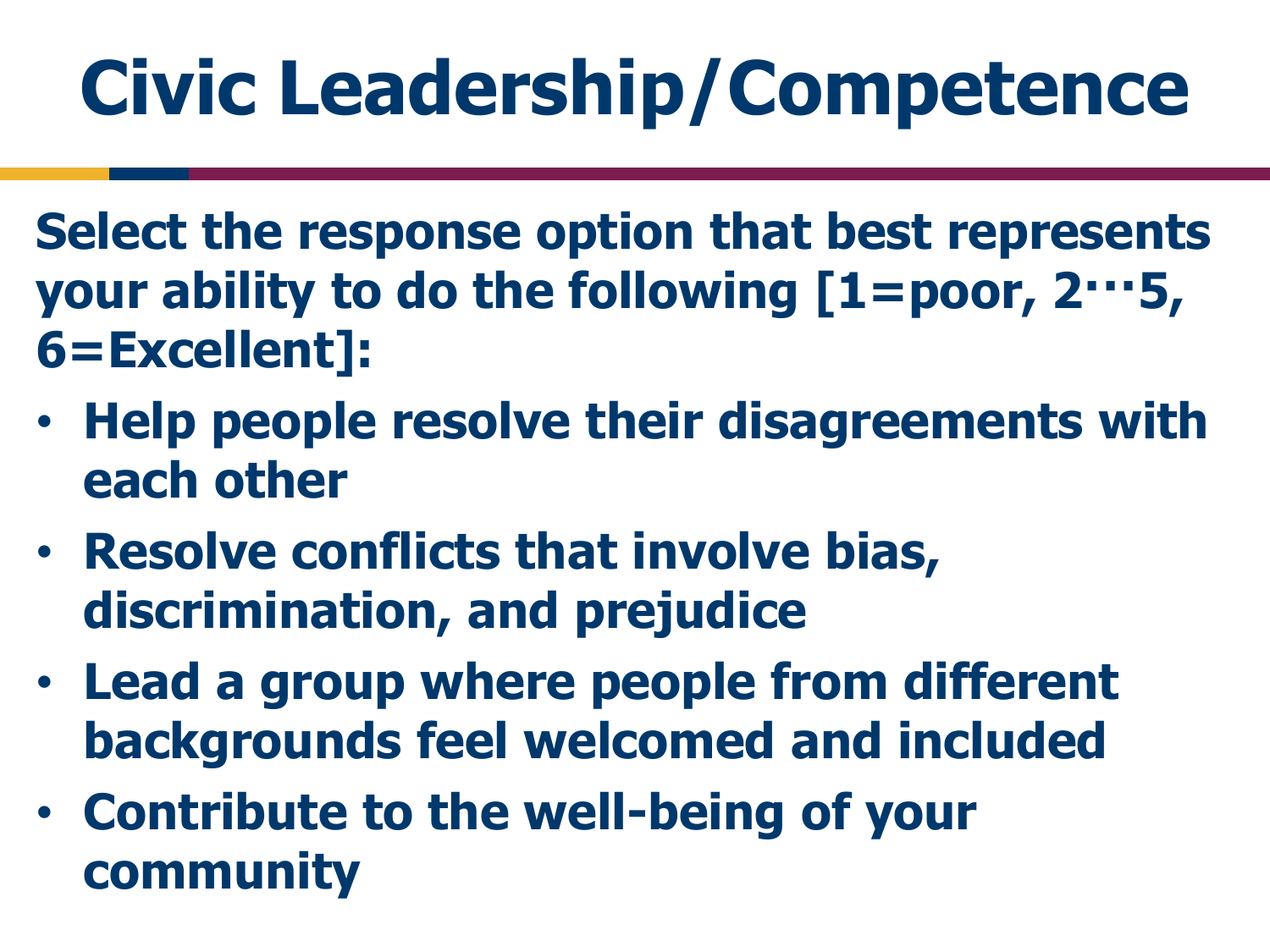# **Civic Activism**

**How often have you done each of the following either in or out of the classroom? [Very often, Often, Sometimes, Never]**

- **Raised awareness about {local; regional or national; international or global} issues**
- **Identified others who could help address {local; regional or national; international or global} issues**
- **Organized others to work on {local; regional or national; international or global} issues**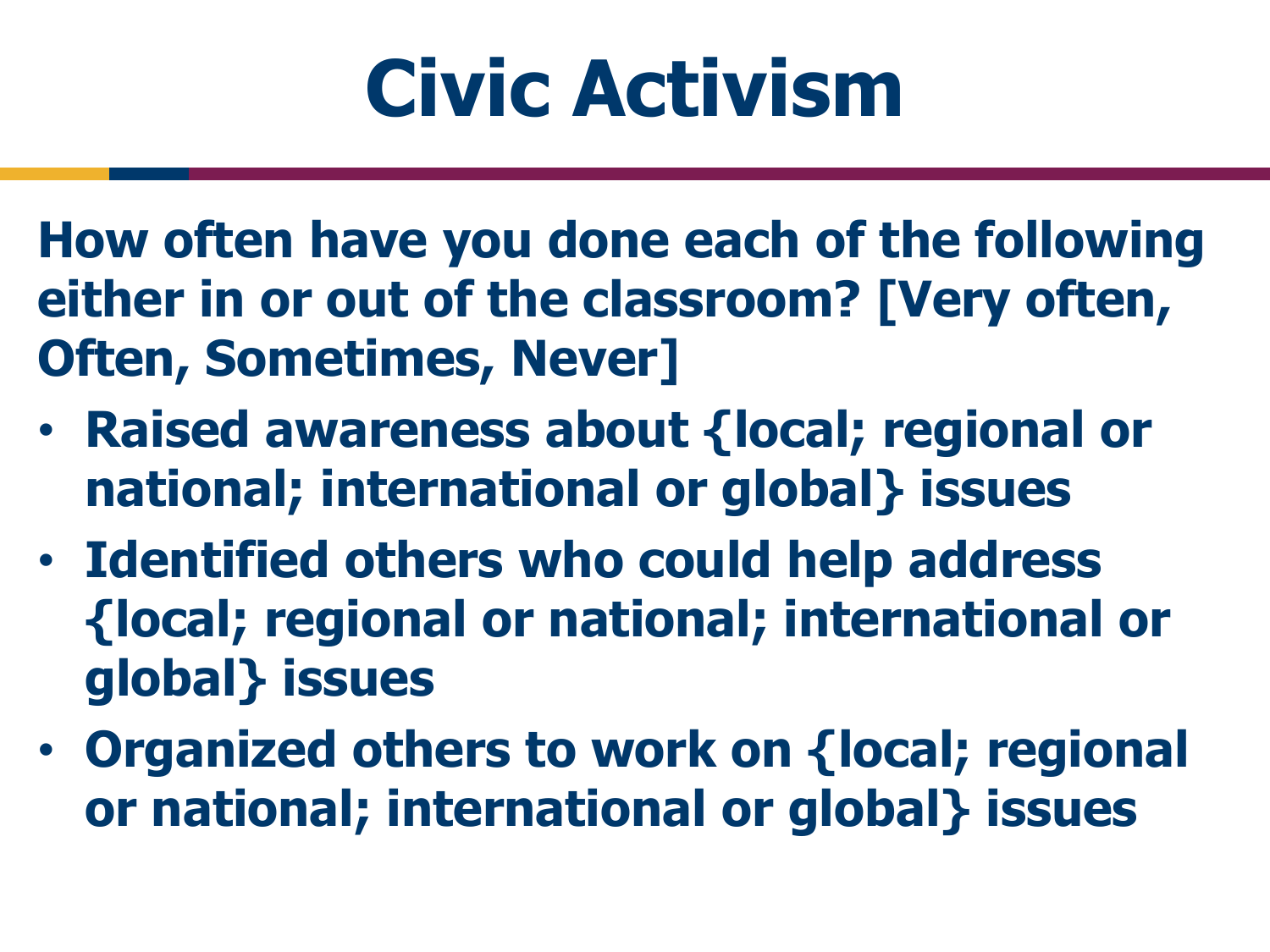### **Majors where students report the most and least Civic Engagement**

#### **Top 10**

- **1. Political Science**
- **2. Social work**
- **3. Journalism**
- **4. Sociology**
- **5. Secondary Education**
- **6. Economics**
- **7. Environmental science**
- **8. Anthropology**
- **9. Theology or religion**
- **10. Special Education**

#### **Bottom 10**

- **1. Earth science**
- **2. Electrical/electronic engineering**
- **3. Kinesiology**
- **4. Physics**
- **5. Therapy (occupational, physical, speech)**
- **6. Statistics**
- **7. Art**
- **8. Chemistry**
- **9. Computer science**
- **10. Mechanical engineering**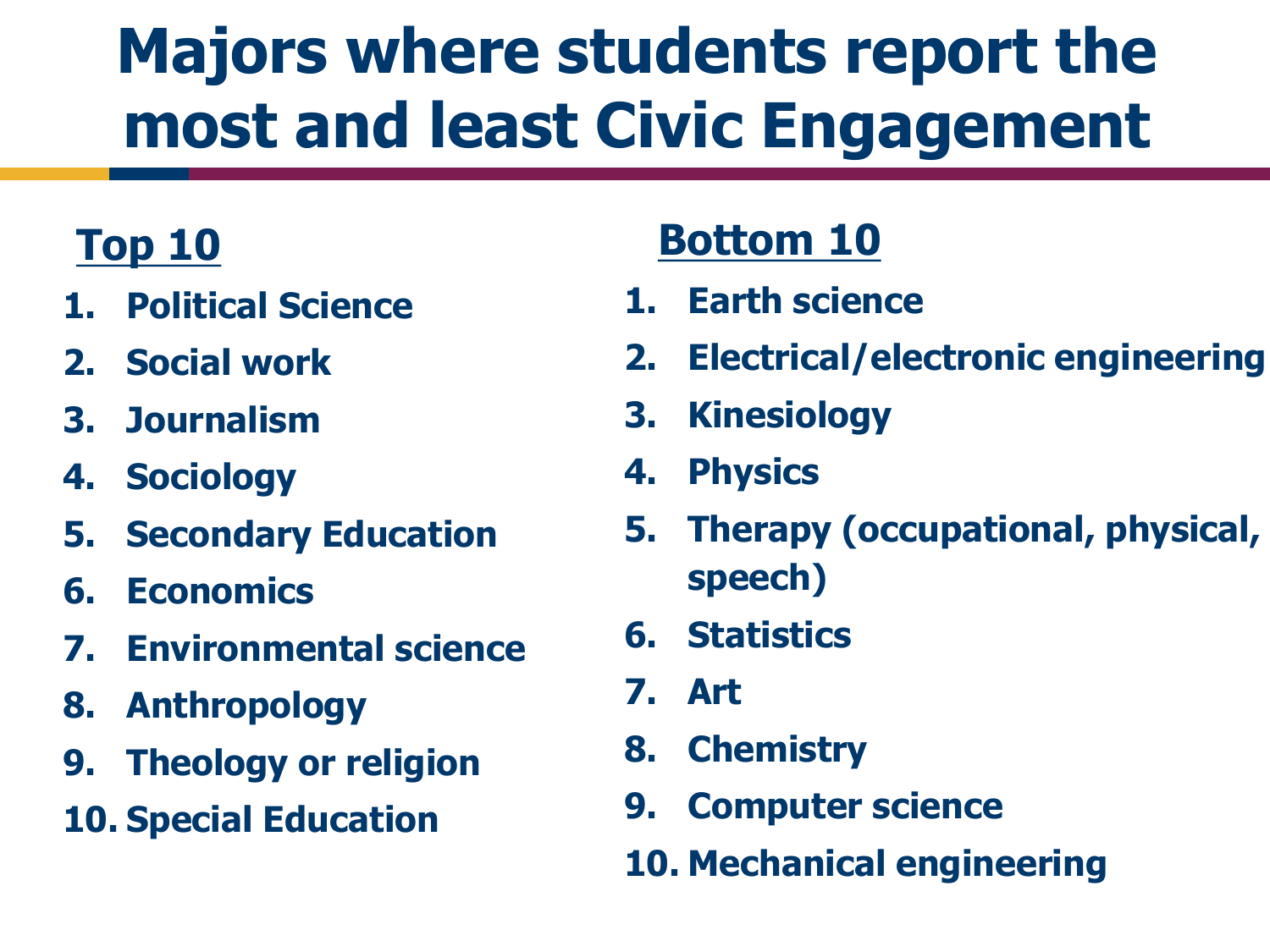### **Average First-Year Civic Engagement by QR Activities**

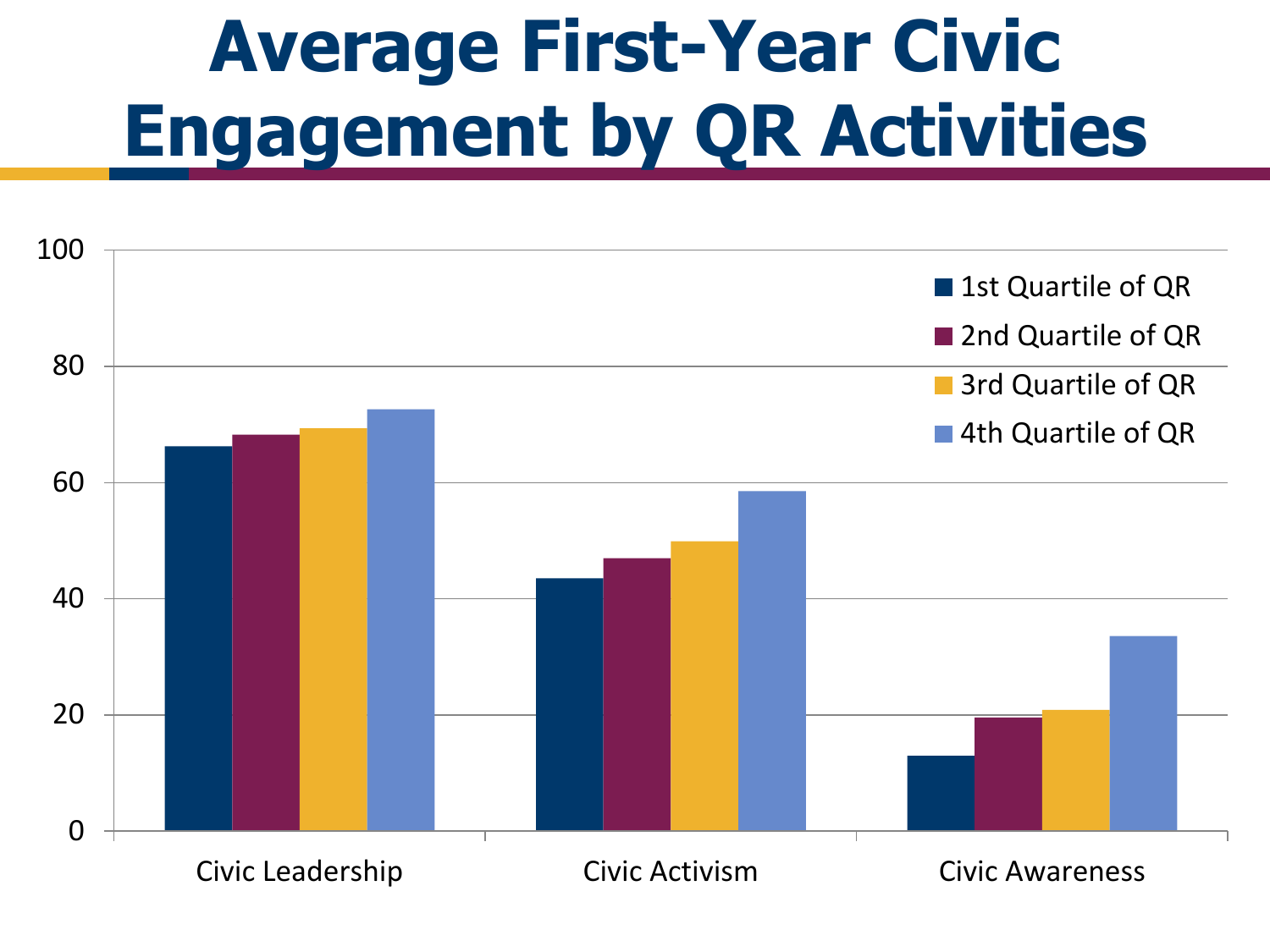### **Average Senior Civic Engagement by QR Activities**

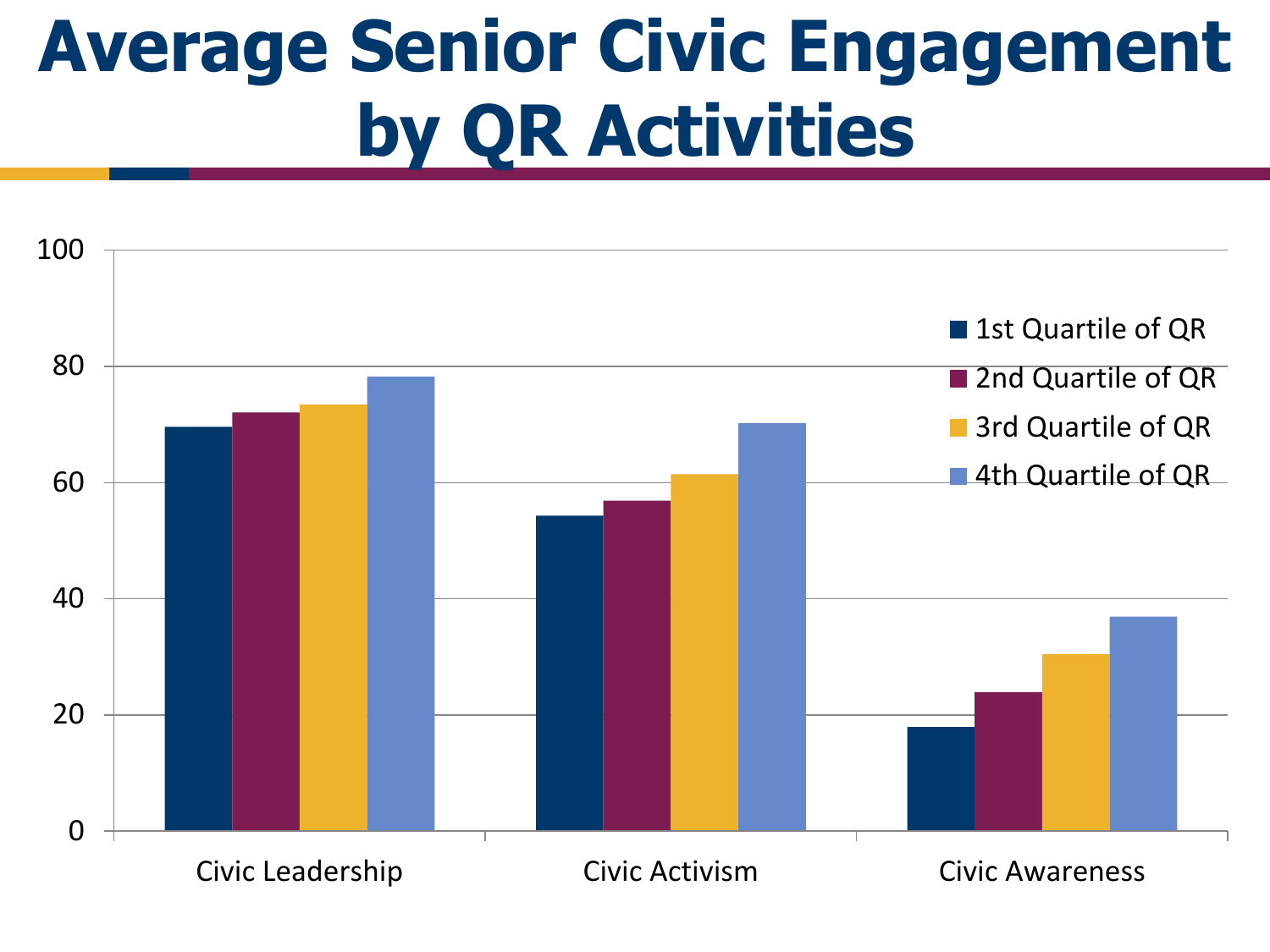# **Regression Results**

• **Controlling for student characteristics (gender, race/ethnicity, ACT/SAT scores, enrollment status, age, transfer status, parental education, STEM/non-STEM major, hours spent volunteering, service-learning) and institutional characteristics (enrollment size, control) frequency of QR activity was positively associated with all three Civic Engagement indicators.**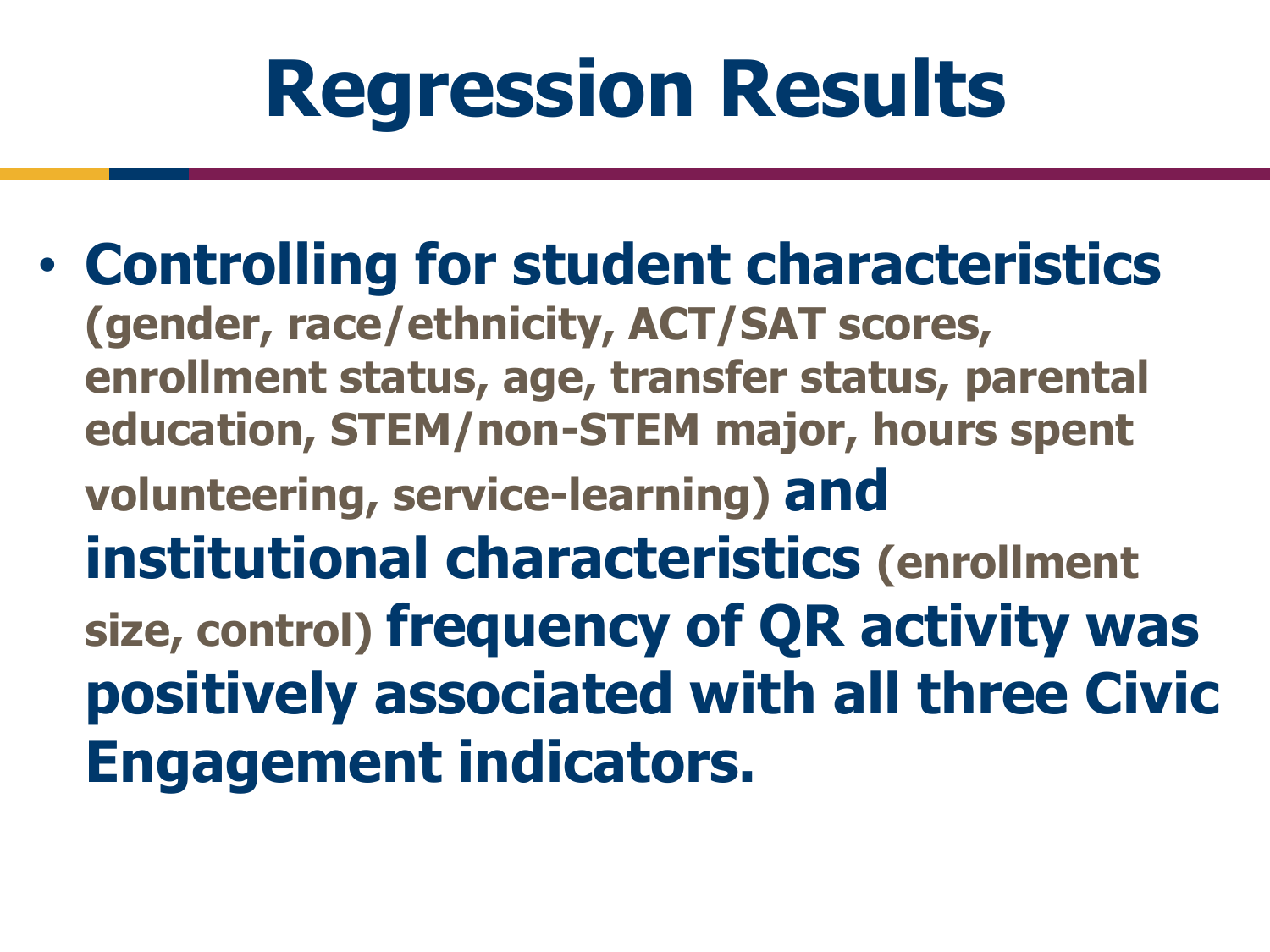## **Regression Results**

|                                     | $QR - B$ | $QR - \beta$ | $R^2$ |
|-------------------------------------|----------|--------------|-------|
| <b>Civic Awareness</b>              | .22      | .24          | .22   |
| Civic Activism                      | .22      | .26          | .15   |
| Civic Leadership                    | .11      | .17          | .06   |
| All significant at the p<.001 level |          |              |       |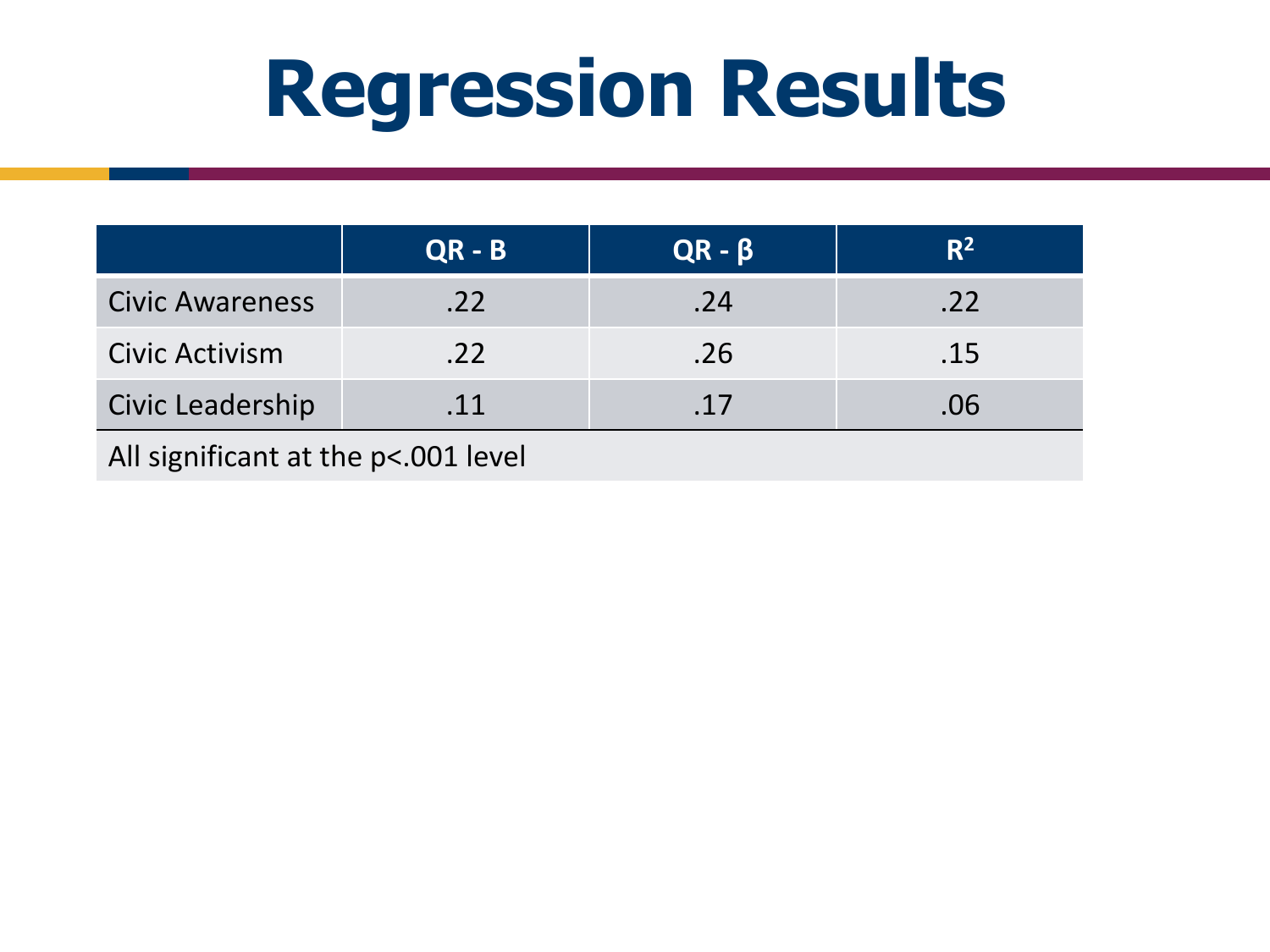# **Implications**

• **Programs to increase students' QR activities also gives students the tools to become more productive and active citizens**

• **Given the gap in QR activities across majors, it is important for all disciplines to incorporate QR activities**